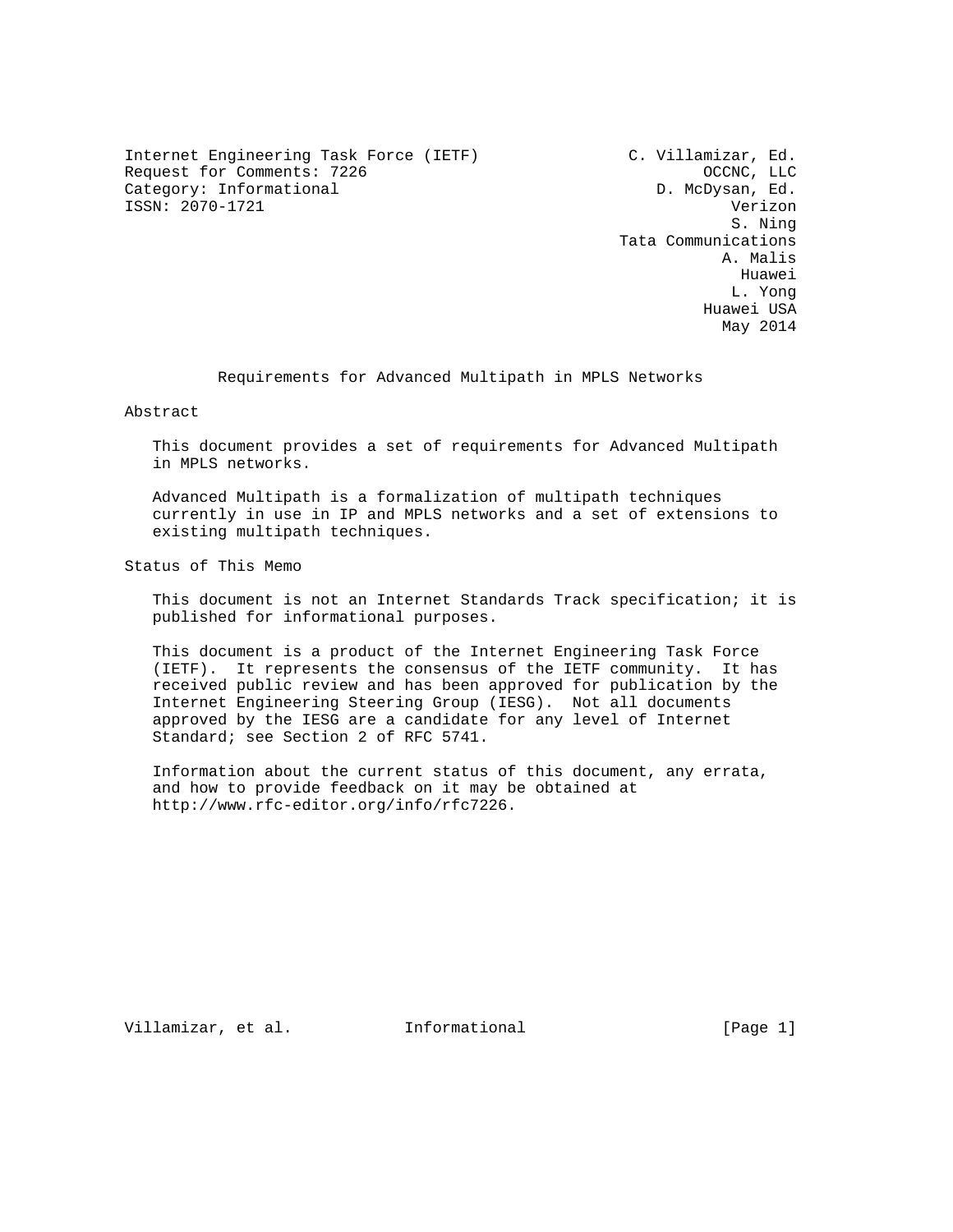# Copyright Notice

 Copyright (c) 2014 IETF Trust and the persons identified as the document authors. All rights reserved.

 This document is subject to BCP 78 and the IETF Trust's Legal Provisions Relating to IETF Documents (http://trustee.ietf.org/license-info) in effect on the date of

 publication of this document. Please review these documents carefully, as they describe your rights and restrictions with respect to this document. Code Components extracted from this document must include Simplified BSD License text as described in Section 4.e of the Trust Legal Provisions and are provided without warranty as described in the Simplified BSD License.

Table of Contents

| Introduction $\ldots \ldots \ldots \ldots \ldots \ldots \ldots \ldots$ |  |  | 2              |
|------------------------------------------------------------------------|--|--|----------------|
|                                                                        |  |  | 3              |
| 2.1                                                                    |  |  | 3              |
| $\overline{3}$ .                                                       |  |  | 6              |
| Availability, Stability, and Transient Response<br>3.1.                |  |  | - 6            |
| Component Links Provided by Lower-Layer Networks<br>3.2.               |  |  | 7              |
| 3.3. Component Links with Different Characteristics                    |  |  | - 8            |
| 3.4. Considerations for Bidirectional Client LSP                       |  |  | $\overline{9}$ |
| 3.5. Multipath Load-Balancing Dynamics                                 |  |  | 10             |
| General Requirements for Protocol Solutions<br>4.                      |  |  | 12             |
| 5 <sub>1</sub>                                                         |  |  | 13             |
| б.                                                                     |  |  | 14             |
| 7 <sub>1</sub>                                                         |  |  | 14             |
| 8 <sub>1</sub>                                                         |  |  | 15             |
|                                                                        |  |  | 15             |
| 8.2. Informative References                                            |  |  | 15             |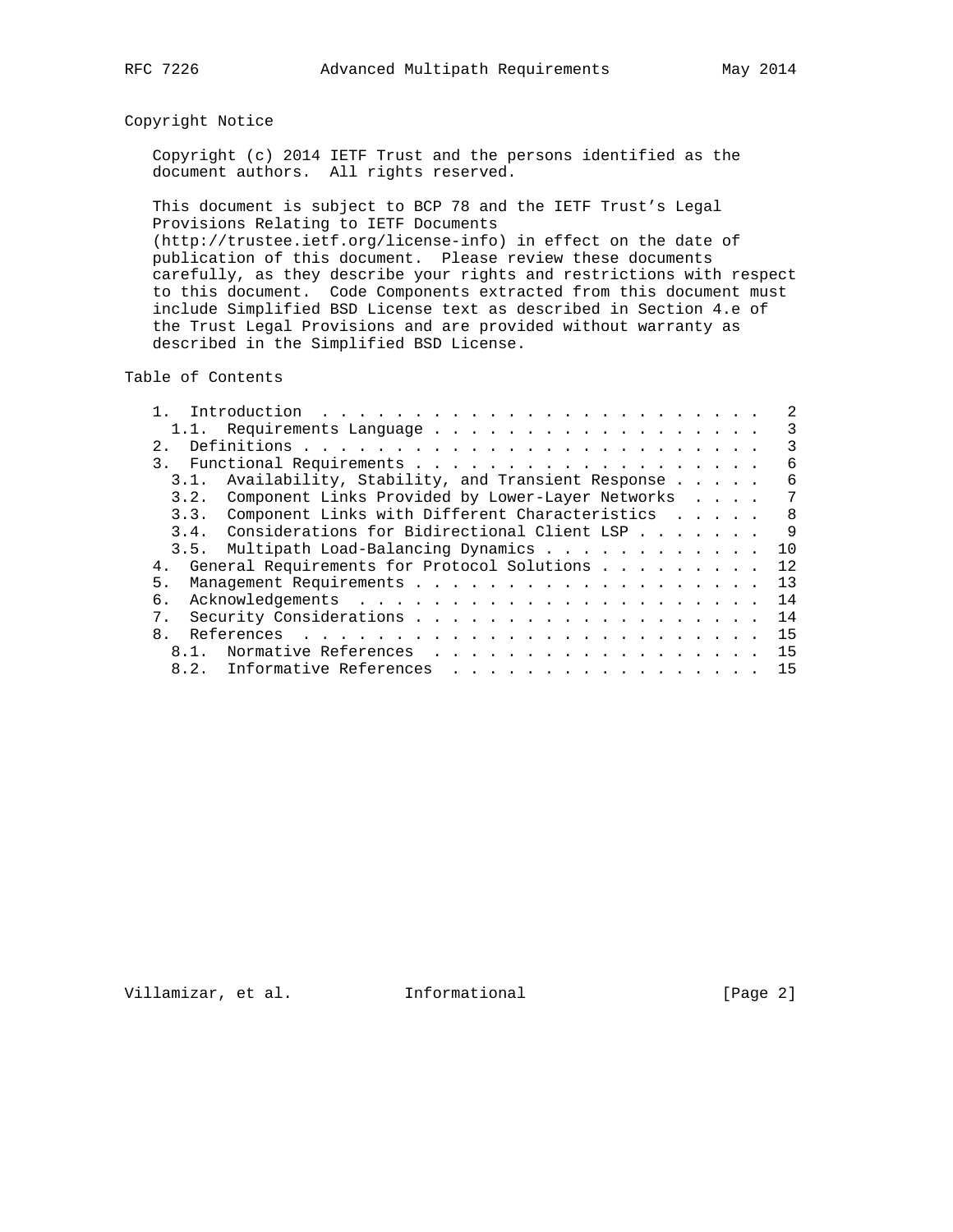# 1. Introduction

 There is often a need to provide large aggregates of bandwidth that are best provided using parallel links between routers or carrying traffic over multiple MPLS Label Switched Paths (LSPs). In core networks, there is often no alternative since the aggregate capacities of core networks today far exceed the capacity of a single physical link or a single packet-processing element.

 The presence of parallel links, with each link potentially comprised of multiple layers, has resulted in additional requirements. Certain services may benefit from being restricted to a subset of the component links or a specific component link, where component link characteristics, such as latency, differ. Certain services require that an LSP be treated as atomic and avoid reordering. Other services will continue to require only that reordering not occur within a flow as is current practice.

 Numerous forms of multipath exist today, including MPLS Link Bundling [RFC4201], Ethernet Link Aggregation [IEEE-802.1AX], and various forms of Equal Cost Multipath (ECMP) such as for OSPF ECMP, IS-IS ECMP, and BGP ECMP. Refer to the appendices in [USE-CASES] for a description of existing techniques and a set of references.

 The purpose of this document is to clearly enumerate a set of requirements related to the protocols and mechanisms that provide MPLS-based Advanced Multipath. The intent is to first provide a set of functional requirements, in Section 3, that are as independent as possible of protocol specifications. A set of general protocol requirements are defined in Section 4. A set of network management requirements are defined in Section 5.

## 1.1. Requirements Language

 The key words "MUST", "MUST NOT", "REQUIRED", "SHALL", "SHALL NOT", "SHOULD", "SHOULD NOT", "RECOMMENDED", "MAY", and "OPTIONAL" in this document are to be interpreted as described in [RFC2119].

 Any statement that requires the solution to support some new functionality through use of [RFC2119] keywords should be interpreted as follows. The implementation either MUST or SHOULD support the new functionality, depending on the use of either MUST or SHOULD in the requirements statement. The implementation SHOULD, in most or all cases, allow any new functionality to be individually enabled or disabled through configuration. A service provider or other deployment MAY enable or disable any feature in their network, subject to implementation limitations on sets of features that can be disabled.

Villamizar, et al. 1nformational (Page 3)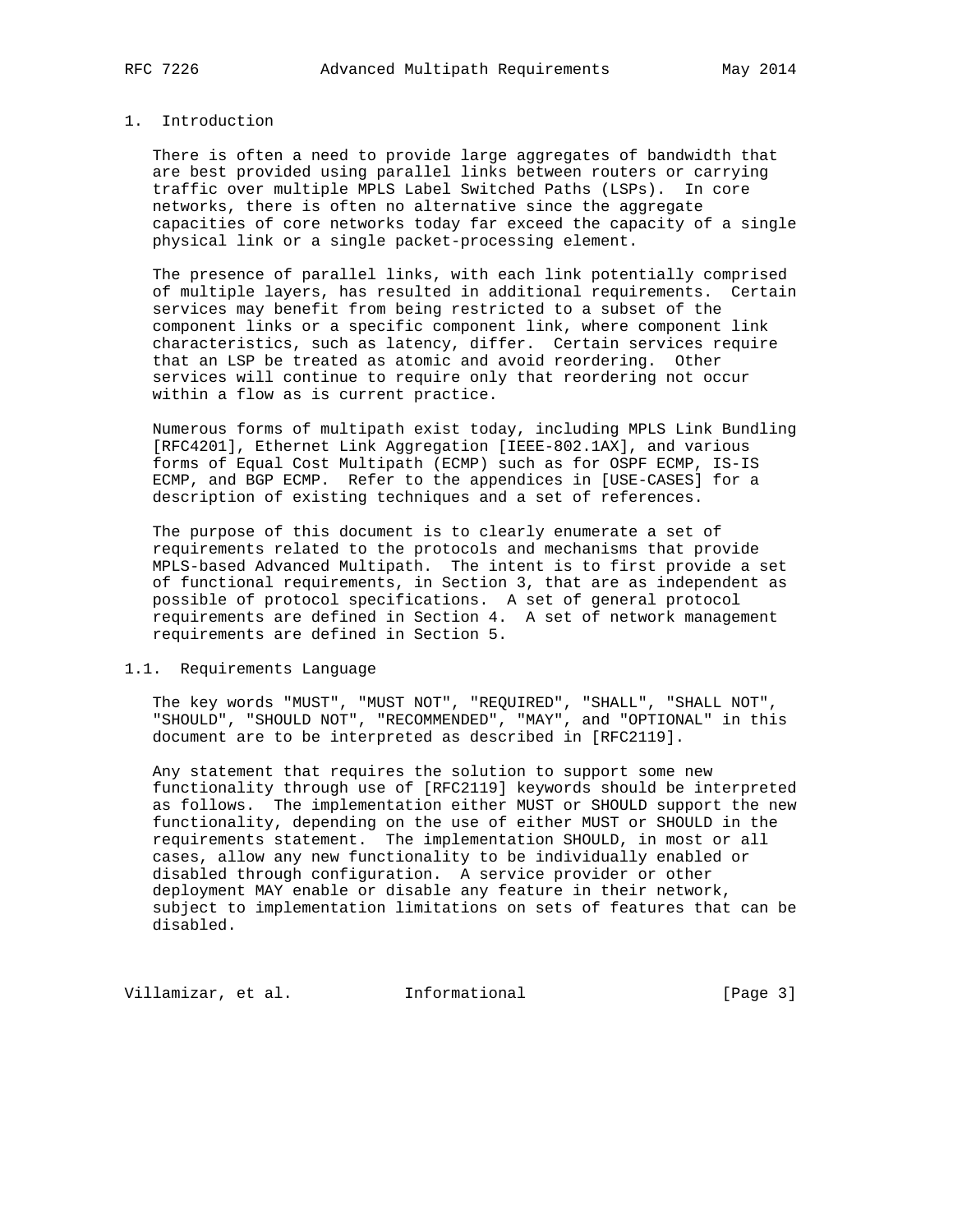## 2. Definitions

### Multipath

The term "multipath" includes all techniques in which:

- 1. Traffic can take more than one path from one node to a destination.
- 2. Individual packets take one path only. Packets are not subdivided and reassembled at the receiving end.
- 3. Packets are not resequenced at the receiving end.
- 4. The paths may be:
	- a. parallel links between two nodes,
	- b. specific paths across a network to a destination node, or
	- c. links or paths to an intermediate node used to reach a common destination.

 The paths need not have equal capacity. The paths may or may not have equal cost in a routing protocol.

#### Advanced Multipath

 Advanced Multipath is a formalization of multipath techniques that meets the requirements defined in this document. A key capability of Advanced Multipath is the support of non homogeneous component links.

Advanced Multipath Group (AMG)

 An AMG is a collection of component links where Advanced Multipath techniques are applied.

Composite Link

 The term "composite link" had been a registered trademark of Avici Systems, but it was abandoned in 2007. The term "composite link" is now defined by the ITU-T in [ITU-T.G.800]. The ITU-T definition includes multipath as defined here, plus inverse multiplexing, which is explicitly excluded from the definition of multipath.

Villamizar, et al. 1nformational (Page 4)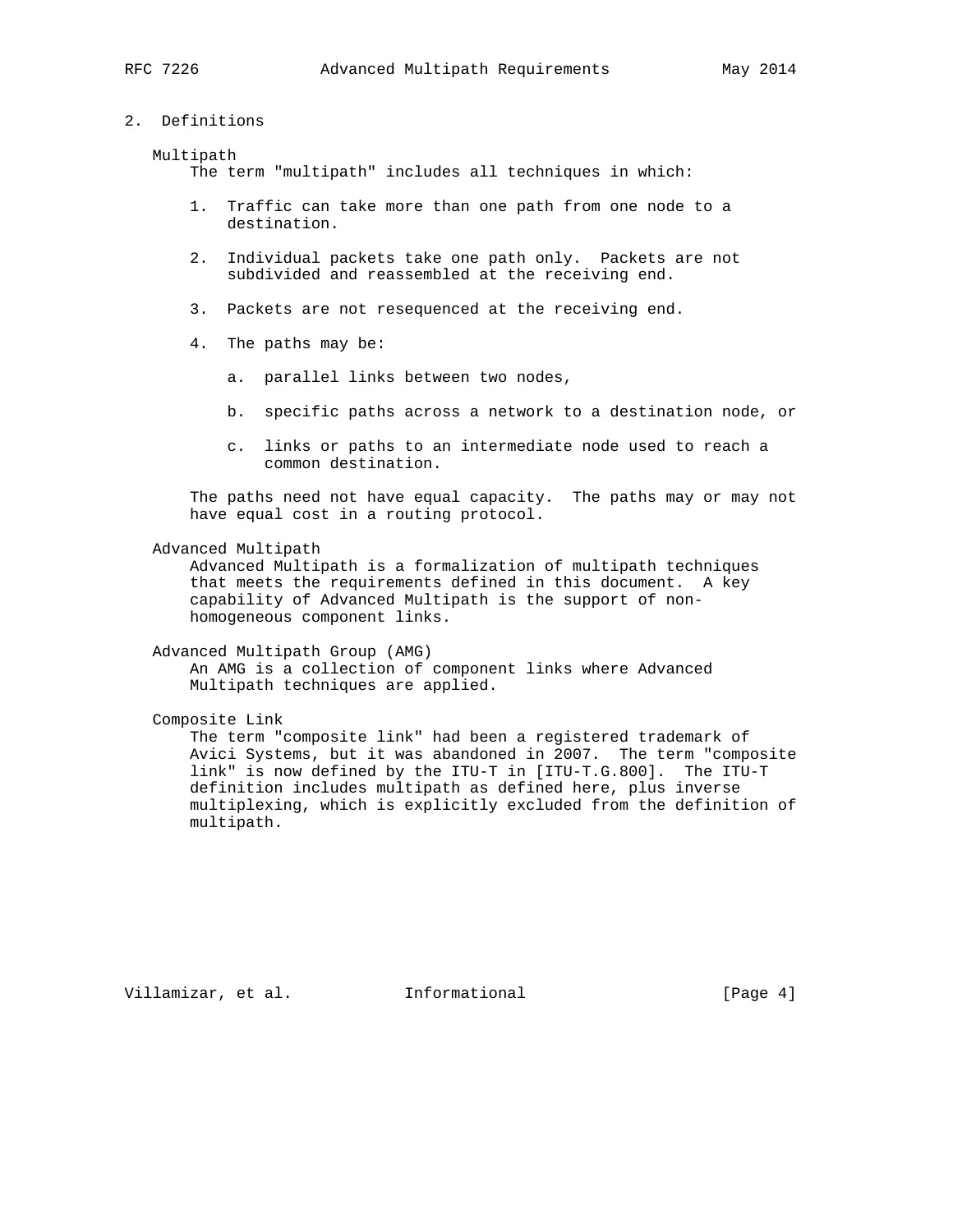Inverse Multiplexing Inverse multiplexing is another method of sending traffic over multiple links. Inverse multiplexing either transmits whole packets and resequences the packets at the receiving end or subdivides packets and reassembles the packets at the receiving end. Inverse multiplexing requires that all packets be handled by a common egress packet processing element and is, therefore, not useful for very high-bandwidth applications. Component Link The ITU-T definition of composite link in [ITU-T.G.800] and the IETF definition of link bundling in [RFC4201] both refer to an individual link in the composite link or link bundle as a component link. The term "component link" is applicable to all forms of multipath. The IEEE uses the term "member" rather than "component link" in Ethernet Link Aggregation [IEEE-802.1AX]. Client Layer A client layer is the layer immediately above a server layer. Server Layer A server layer is the layer immediately below a client layer. Higher Layers Relative to a particular layer, a client layer and any layer above that is considered a higher layer. Upper layer is synonymous with higher layer. Lower Layers Relative to a particular layer, a server layer and any layer below that is considered a lower layer. Client LSP A client LSP is an LSP that has been set up over one or more lower layers. In the context of this discussion, one type of client LSP is an LSP that has been set up over an AMG. Flow A sequence of packets that should be transferred in order on one

Villamizar, et al. Informational [Page 5]

component link of a multipath.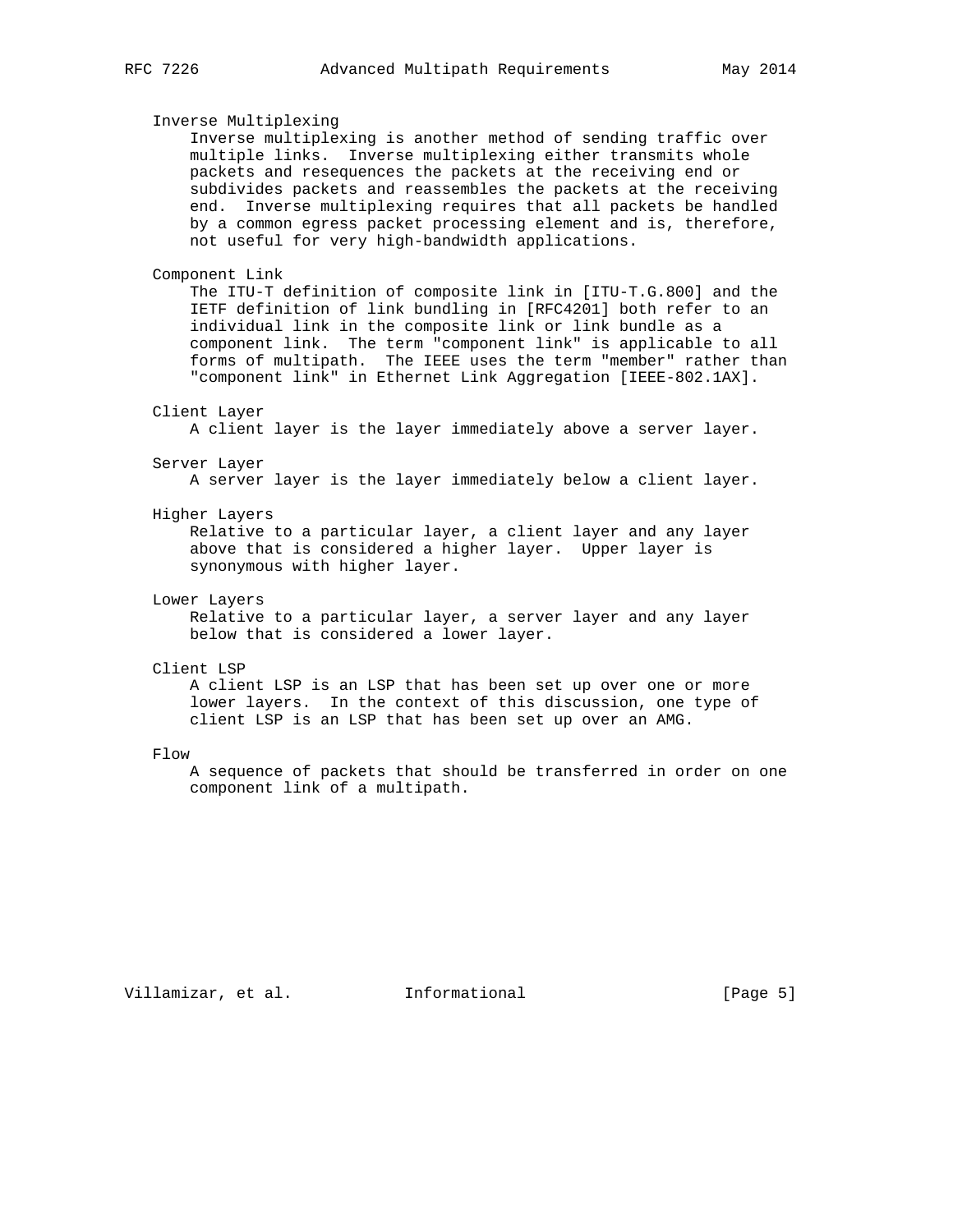## Flow Identification

 The label stack and other information that uniquely identifies a flow. Other information in flow identification may include an IP header, pseudowire (PW) control word, Ethernet Media Access Control (MAC) address, etc. Note that a client LSP may contain one or more flows, or a client LSP may be equivalent to a flow. Flow identification is used to locally select a component link or a path through the network toward the destination.

## Load Balance

 Load split, load balance, or load distribution refers to subdividing traffic over a set of component links such that load is fairly evenly distributed over the set of component links and certain packet ordering requirements are met. Some existing techniques better achieve these objectives than others.

#### Performance Objective

 Numerical values for performance measures: principally availability, latency, and delay variation. Performance objectives may be related to Service Level Agreements (SLAs) as defined in [RFC2475] or may be strictly internal. Performance objectives may span links from edge to edge or from end to end. Performance objectives may span one provider or multiple providers.

 A component link may be a point-to-point physical link (where a "physical link" includes one or more link layers, plus a physical layer) or a logical link that preserves ordering in the steady state. A component link may have transient out-of-order events, but such events must not exceed the network's performance objectives. For example, a component link may be comprised of any supportable combination of link layers over a physical layer or over logical sub layers -- including those providing physical-layer emulation -- or over MPLS server-layer LSP.

 The ingress and egress of a multipath may be midpoint LSRs with respect to a given client LSP. A midpoint LSR does not participate in the signaling of any clients of the client LSP. Therefore, in general, multipath endpoints cannot determine requirements of clients of a client LSP through participation in the signaling of the clients of the client LSP.

 This document makes no statement on whether Advanced Multipath is itself a layer or whether an instance of AMG is itself a layer. This is to avoid engaging in long and pointless discussions about what constitutes a proper layer.

Villamizar, et al. Informational [Page 6]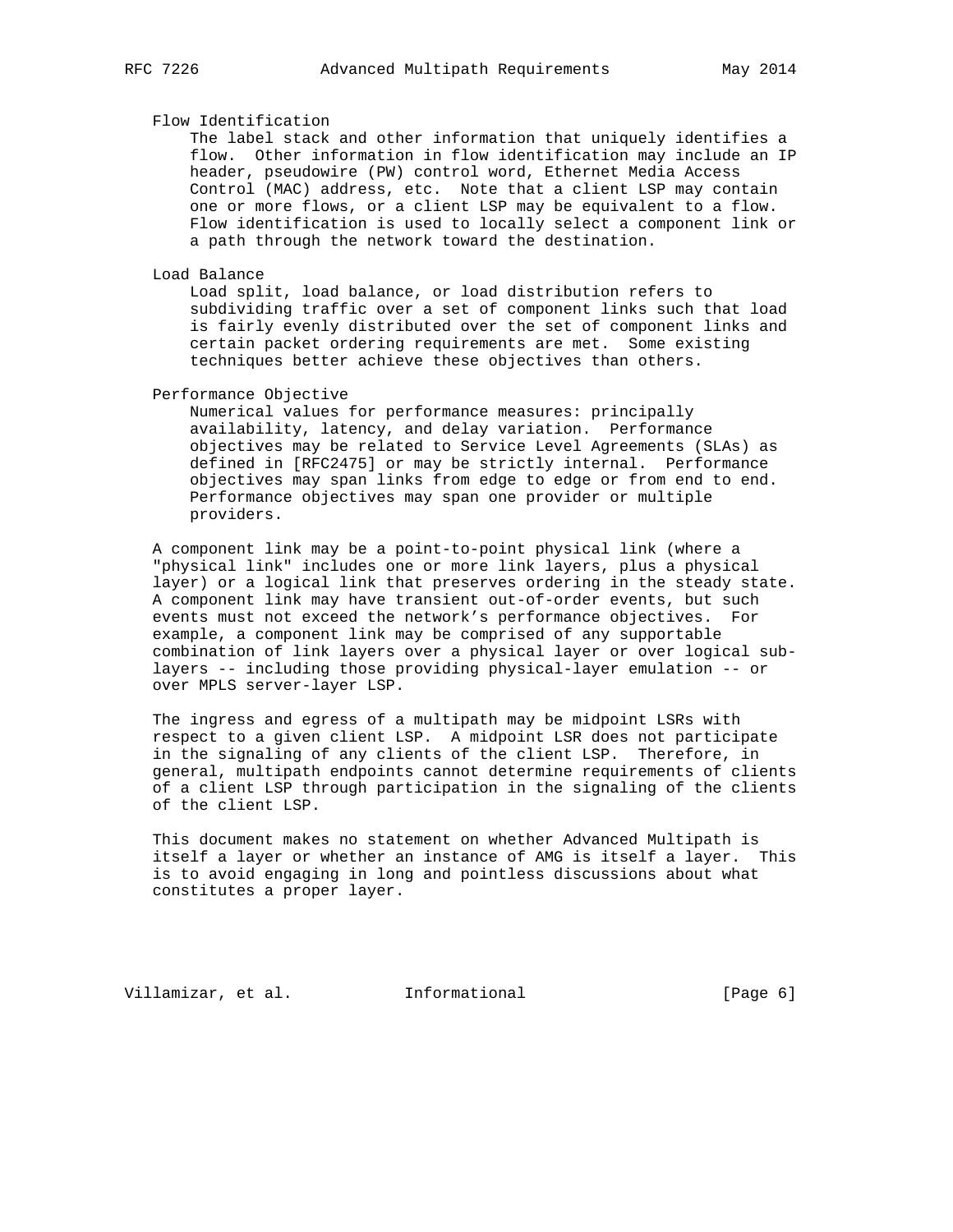The term "Advanced Multipath" is intended to be used within the context described in this document and related documents, for example, [USE-CASES] and [FRAMEWORK]. Other Advanced Multipath techniques may arise in the future. If the capabilities defined in this document become commonplace, they would no longer be considered "advanced". Use of the term "advanced multipath" outside this document, if referring to the term as defined here, should indicate Advanced Multipath as defined by this document, citing the current document name. If using another definition of "advanced multipath", documents may optionally clarify that they are not using the term "advanced multipath" as defined by this document if clarification is deemed helpful.

3. Functional Requirements

 The functional requirements in this section are grouped in subsections, starting with the highest priority.

3.1. Availability, Stability, and Transient Response

 In addition to maintaining stability, limiting the period of unavailability in response to failures or transient events is extremely important.

- FR#1 The transient period between some service disrupting event and the convergence of the routing and/or signaling protocols MUST occur within a time frame specified by performance objective values.
- FR#2 An AMG MAY be announced in conjunction with detailed parameters about its component links, such as bandwidth and latency. The AMG SHALL behave as a single IGP adjacency.
- FR#3 The solution SHALL provide a means to summarize some routing advertisements regarding the characteristics of an AMG such that the updated protocol mechanisms maintain convergence times within the time frame needed to meet or not significantly exceed existing performance objectives for convergence on the same network or convergence on a network with a similar topology.
- FR#4 The solution SHALL ensure that restoration operations happen within the time frame needed to meet existing performance objectives for restoration time on the same network or restoration time on a network with a similar topology.

Villamizar, et al. Informational [Page 7]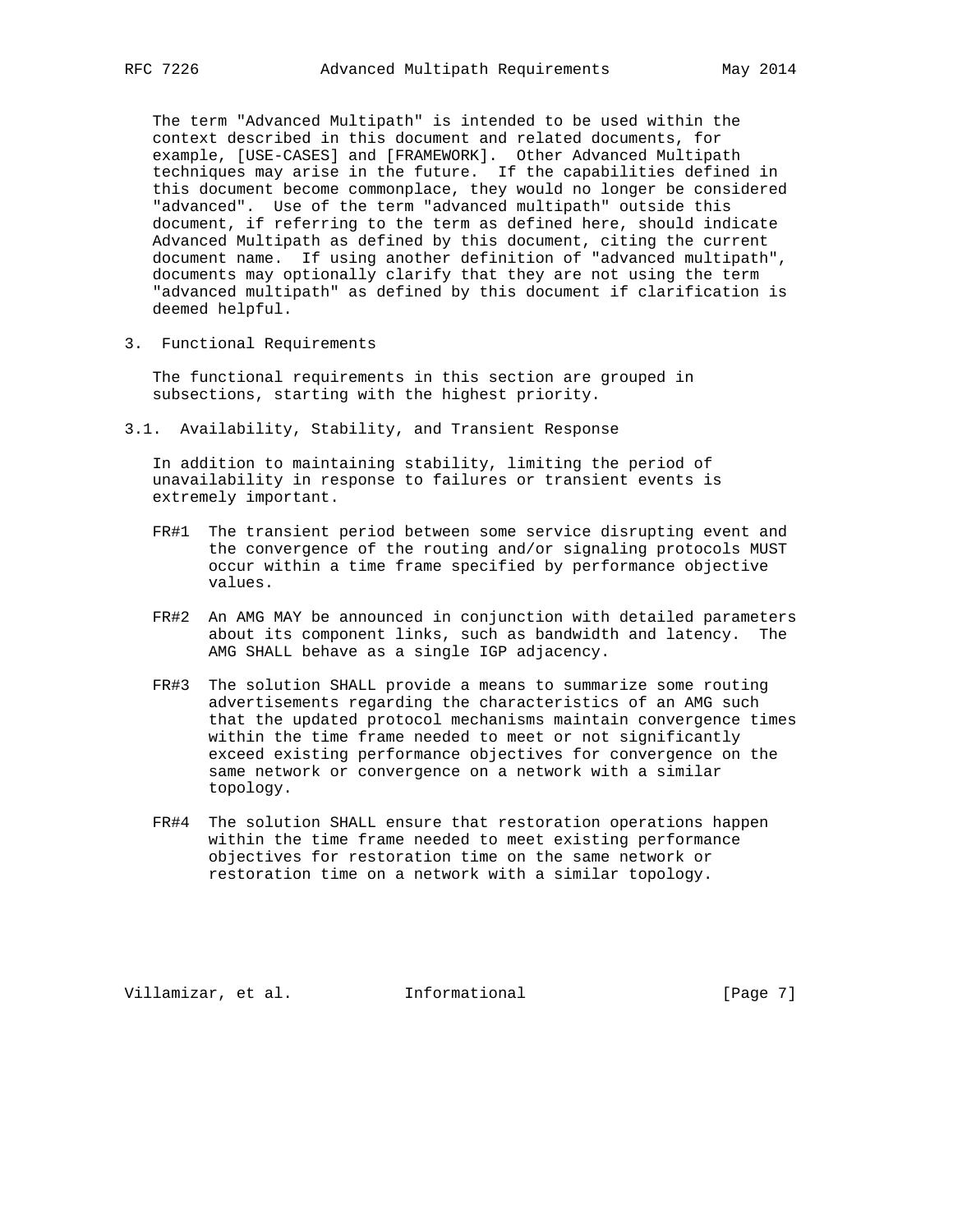- FR#5 The solution shall provide a mechanism to select a set of paths for an LSP across a network in such a way that flows within the LSP are distributed across the set of paths, while meeting all of the other requirements stated above. The solution SHOULD work in a manner similar to existing multipath techniques, except as necessary to accommodate Advanced Multipath requirements.
- FR#6 If extensions to existing protocols are specified and/or new protocols are defined, then the solution SHOULD provide a means for a network operator to migrate an existing deployment in a minimally disruptive manner.
- FR#7 Any load-balancing solutions MUST NOT oscillate. Some change in path MAY occur. The solution MUST ensure that path stability and traffic reordering continue to meet performance objectives on the same network or on a network with a similar topology. Since oscillation may cause reordering, there MUST be means to control the frequency of changing the component link over which a flow is placed.
- FR#8 Management and diagnostic protocols MUST be able to operate over AMGs.

 Existing scaling techniques used in MPLS networks apply to MPLS networks that support Advanced Multipath. Scalability and stability are covered in more detail in [FRAMEWORK].

3.2. Component Links Provided by Lower-Layer Networks

 A component link may be supported by a lower-layer network. For example, the lower layer may be a circuit-switched network or another MPLS network (e.g., MPLS Transport Profile (MPLS-TP)). The lower layer network may change the latency (and/or other performance parameters) seen by the client layer. Currently, there is no protocol for the lower-layer network to inform the higher-layer network of a change in a performance parameter. Communication of the latency performance parameter is a very important requirement. Communication of other performance parameters (e.g., delay variation) is desirable.

 FR#9 The solution SHALL specify a protocol means to allow a server layer network to communicate latency to the client-layer network.

Villamizar, et al. Informational [Page 8]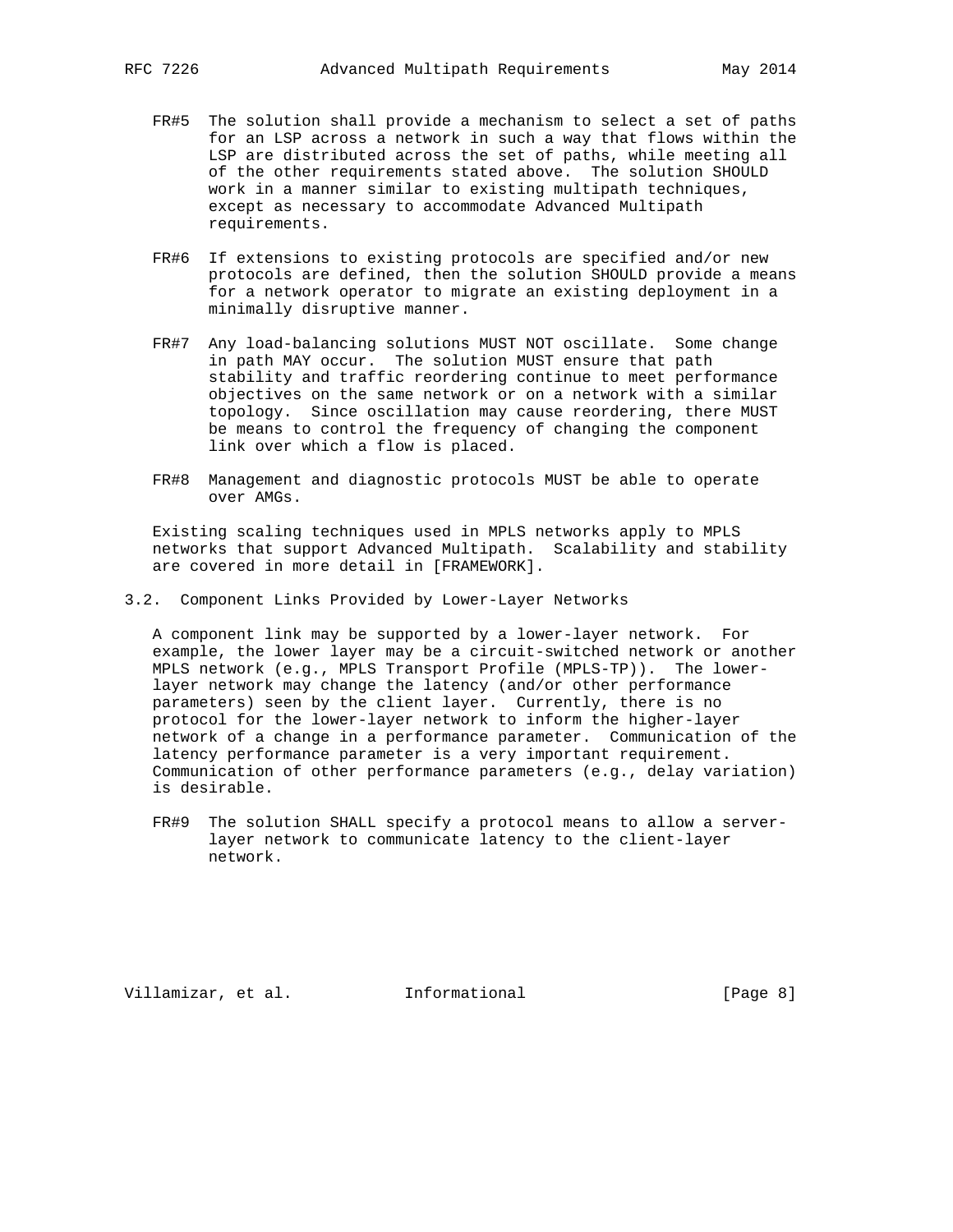FR#10 The precision of latency reporting SHOULD be configurable. A reasonable default SHOULD be provided. Implementations SHOULD support precision of at least 10% of the one-way latencies for latency of 1 msec or more.

 The intent is to measure the predominant latency in uncongested service-provider networks, where geographic delay dominates and is on the order of milliseconds or more. The argument for including queuing delay is that it reflects the delay experienced by applications. The argument against including queuing delay is that if used in routing decisions, it can result in routing instability. This trade-off is discussed in detail in [FRAMEWORK].

3.3. Component Links with Different Characteristics

 As one means to provide high availability, network operators deploy a topology in the MPLS network using lower-layer networks that have a certain degree of diversity at the lower layer(s). Many techniques have been developed to balance the distribution of flows across component links that connect the same pair of nodes or ultimately lead to a common destination.

- FR#11 In the requirements that follow in this document, the word "indicate" is used where information may be provided by either the combination of link state IGP advertisement and MPLS LSP signaling or via management plane protocols. In later documents, providing framework and protocol definitions, both signaling and management plane mechanisms, MUST be defined.
- FR#12 The solution SHALL provide a means for the client layer to indicate a requirement that a client LSP will traverse a component link with the minimum-latency value. This will provide a means by which minimum latency performance objectives of flows within the client LSP can be supported.
- FR#13 The solution SHALL provide a means for the client layer to indicate a requirement that a client LSP will traverse a component link with a maximum acceptable latency value as specified by protocol. This will provide a means by which bounded latency performance objectives of flows within the client LSP can be supported.
- FR#14 The solution SHALL provide a means for the client layer to indicate a requirement that a client LSP will traverse a component link with a maximum acceptable delay variation value as specified by protocol.

Villamizar, et al. Informational [Page 9]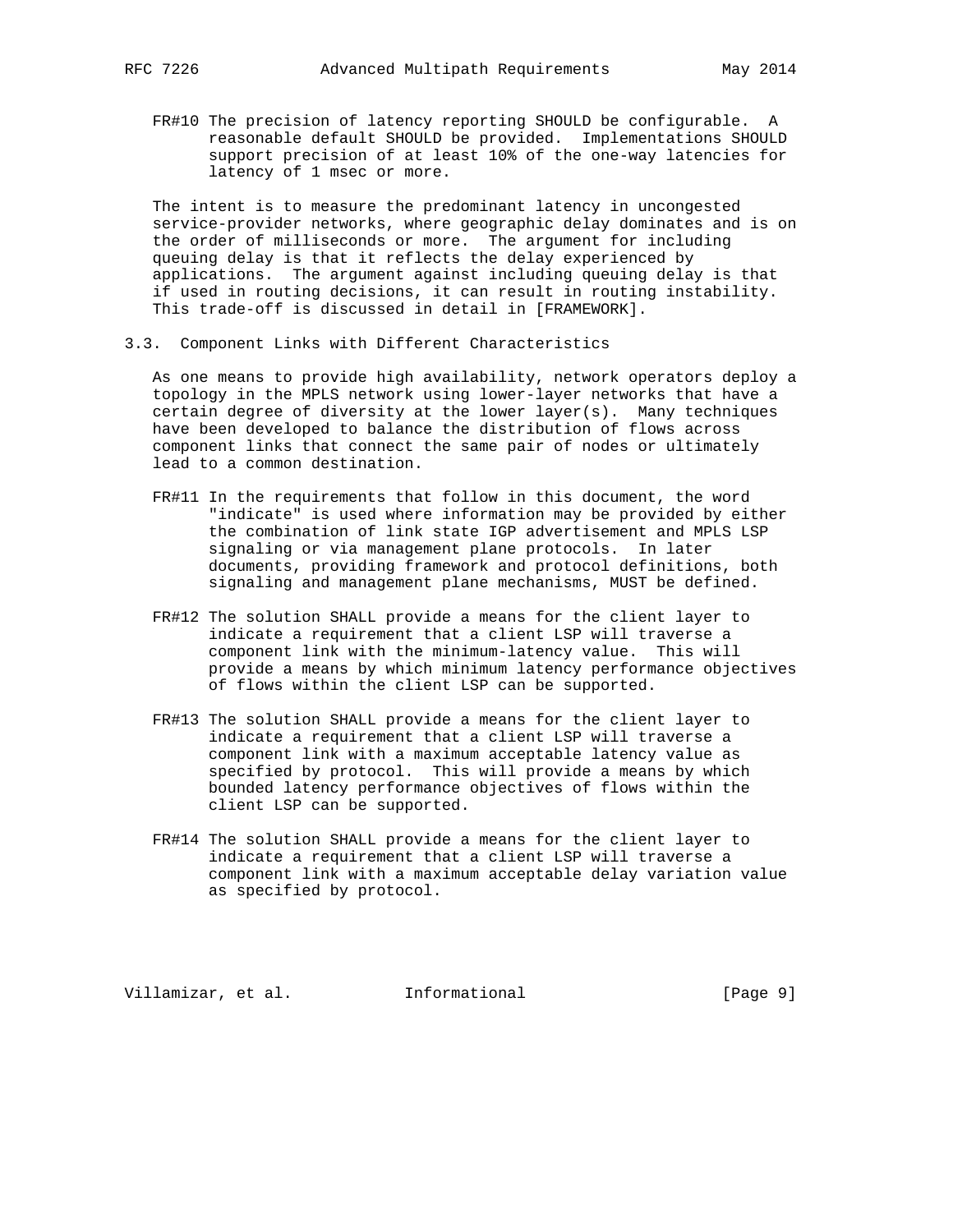The above set of requirements applies to component links with different characteristics, regardless of whether those component links are provided by parallel physical links between nodes or by sets of paths across a network provided by a server-layer LSP.

 Allowing multipath to contain component links with different characteristics can improve the overall load balance and can be accomplished while still accommodating the more strict requirements of a subset of client LSP.

3.4. Considerations for Bidirectional Client LSP

 Some client LSPs MAY require a path bound to a specific set of component links. This case is most likely to occur in a bidirectional client LSP where time synchronization protocols such as the Precision Time Protocol (PTP) or the Network Time Protocol (NTP) are carried or in any other case where symmetric delay is highly desirable. There may be other uses of this capability.

 Other client LSPs may only require that the LSP serve the same set of nodes in both directions. This is necessary if protocols are carried that make use of the reverse direction of the LSP as a back channel in cases such Operations, Administration, and Maintenance (OAM) protocols using IPv4 Time to Live (TTL) or IPv4 Hop Limit to monitor or diagnose the underlying path. There may be other uses of this capability.

- FR#15 The solution SHALL provide a means for the client layer to indicate a requirement that a client LSP be bound to a particular component link within an AMG. If this option is not exercised, then a client LSP that is carried over an AMG may be bound to any component link or set of component links matching all other signaled requirements, and different directions of a bidirectional client LSP can be bound to different component links.
- FR#16 The solution MUST support a means for the client layer to indicate a requirement that for a specific co-routed bidirectional client LSP, both directions of the co-routed bidirectional client LSP MUST be bound to the same set of nodes.
- FR#17 A client LSP that is bound to a specific component link SHOULD NOT exceed the capacity of a single component link. This is inherent in the assumption that a network SHOULD NOT operate in a congested state if congestion is avoidable.

Villamizar, et al. 1nformational [Page 10]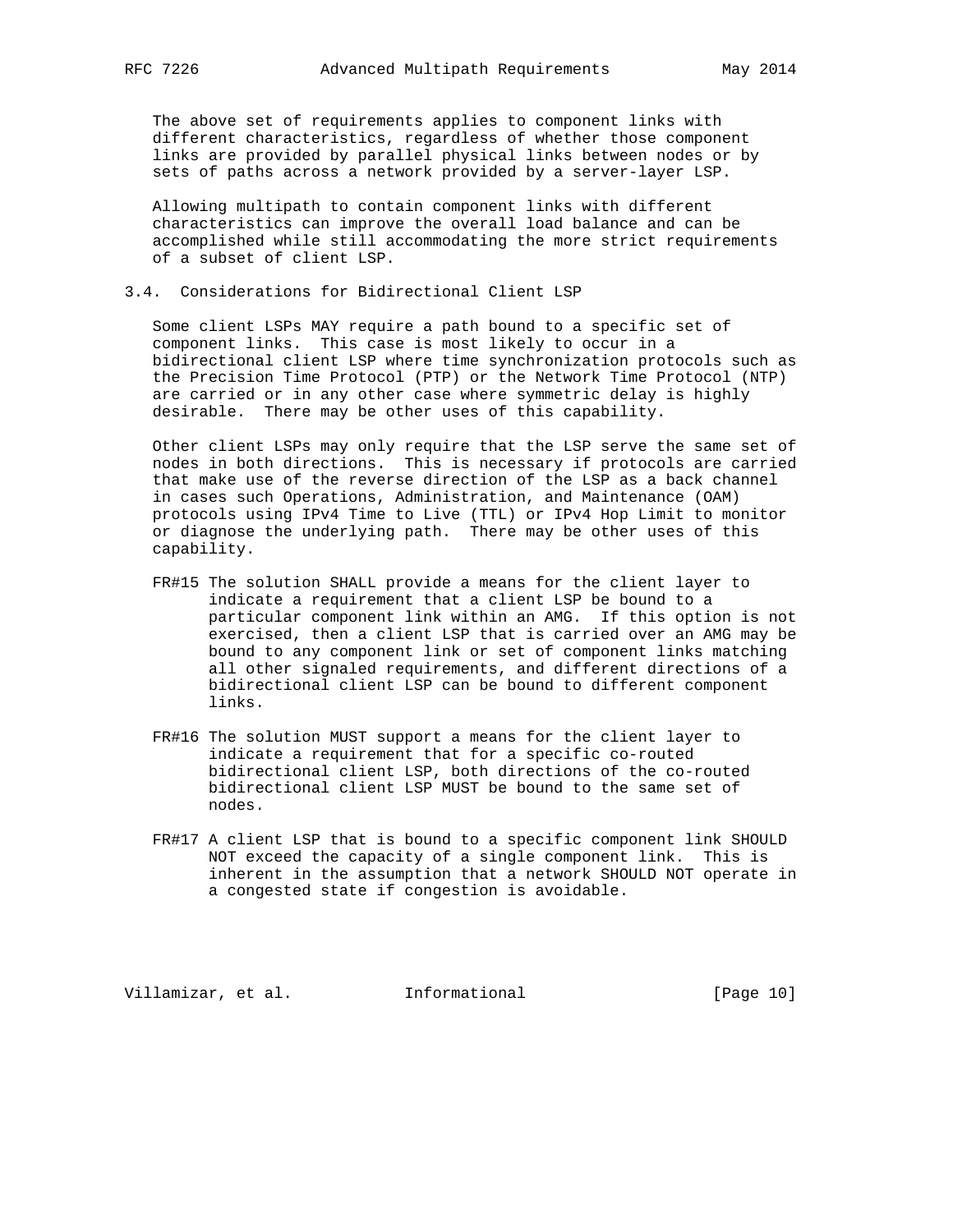For some large bidirectional client LSPs, it may not be necessary (or possible due to the client LSP capacity) to bind the LSP to a common set of component links, but it may be necessary or desirable to constrain the path taken by the LSP to the same set of nodes in both directions. Without an entirely new and highly dynamic protocol, it is not feasible to constrain such a bidirectional client LSP from taking multiple paths and coordinating load balance on each side in order to keep both directions of flows within such an LSP on common paths.

3.5. Multipath Load-Balancing Dynamics

 Multipath load balancing attempts to keep traffic levels on all component links below congestion levels if possible and preferably well balanced. Load balancing is minimally disruptive (see the discussion below this section's list of requirements). The sensitivity to these minimal disruptions of traffic flows within a specific client LSP needs to be considered.

- FR#18 The solution SHALL provide a means for the client layer to indicate a requirement that a specific client LSP MUST NOT be split across multiple component links.
- FR#19 The solution SHALL provide a means local to a node that automatically distributes flows across the component links in the AMG such that performance objectives are met, as described in the prior requirements in Section 3.3.
- FR#20 The solution SHALL measure traffic flows or groups of traffic flows and dynamically select the component link on which to place this traffic in order to balance the load so that no component link in the AMG between a pair of nodes is overloaded.
- FR#21 When a traffic flow is moved from one component link to another in the same AMG between a set of nodes, it MUST be done so in a minimally disruptive manner.
- FR#22 Load balancing MAY be used during sustained low-traffic periods to reduce the number of active component links for the purpose of power reduction.

Villamizar, et al. 1nformational [Page 11]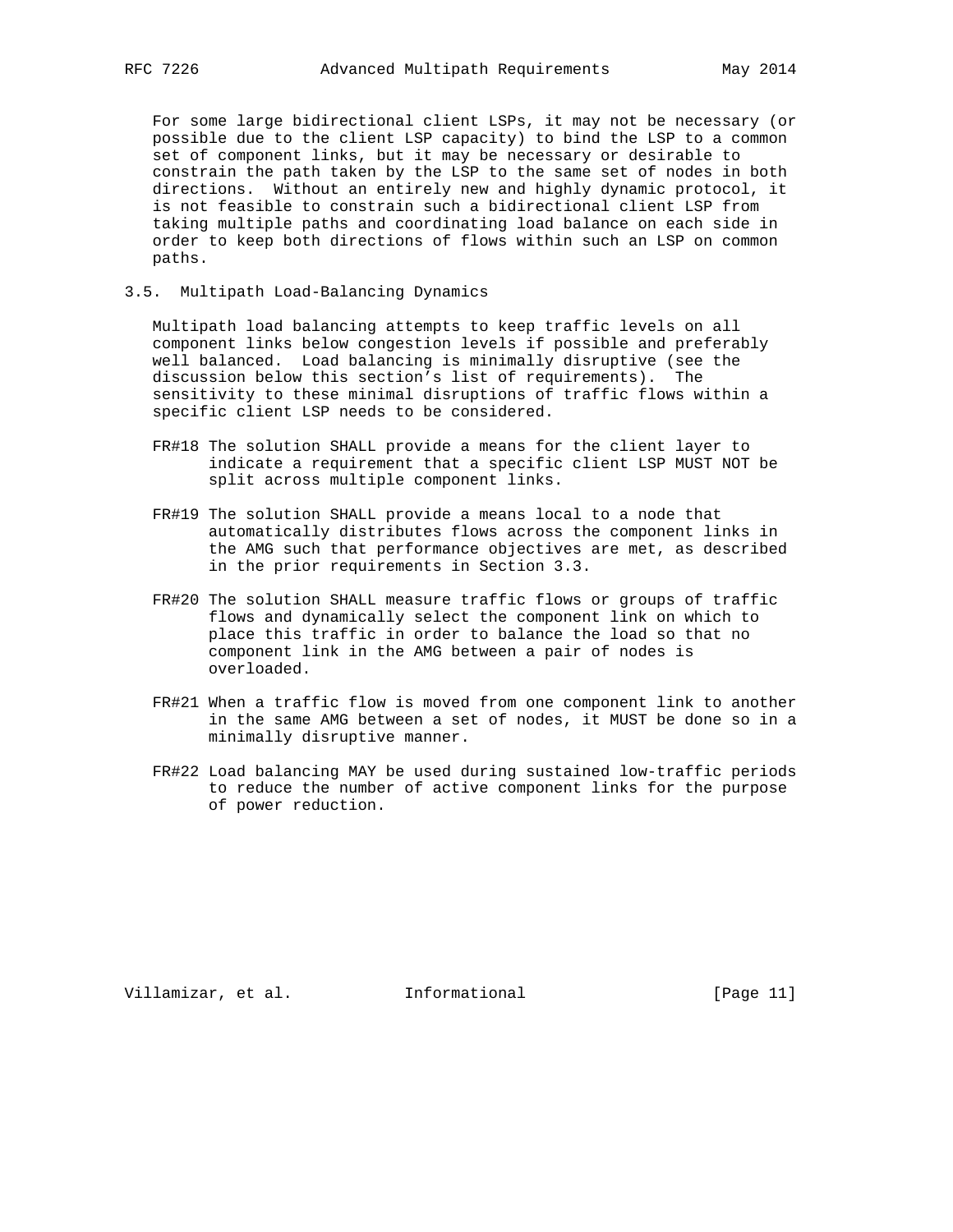- FR#23 The solution SHALL provide a means for the client layer to indicate a requirement that a specific client LSP contains traffic whose frequency of component link change due to load balancing needs to be bounded by a specific value. The solution MUST provide a means to bound the frequency of a component link change due to load balancing for subsets of traffic flow on AMGs.
- FR#24 The solution SHALL provide a means to distribute traffic flows from a single client LSP across multiple component links to handle at least the case where the traffic carried in a client LSP exceeds that of any component link in the AMG.
- FR#25 The solution SHOULD support the use case where an AMG itself is a component link for a higher order AMG. For example, an AMG comprised of MPLS-TP bidirectional tunnels viewed as logical links could then be used as a component link in yet another AMG that connects MPLS routers.
- FR#26 If the total demand offered by traffic flows exceeds the capacity of the AMG, the solution SHOULD define a means to cause some client LSPs to move to an alternate set of paths that are not congested. These "preempted LSPs" may not be restored if there is no uncongested path in the network.

 A minimally disruptive change implies that as little disruption as is practical occurs. Such a change can be achieved with zero packet loss. A delay discontinuity may occur, which is considered to be a minimally disruptive event for most services if this type of event is sufficiently rare. A delay discontinuity is an example of a minimally disruptive behavior corresponding to current techniques.

 A delay discontinuity is an isolated event that may greatly exceed the normal delay variation (jitter). A delay discontinuity has the following effect. When a flow is moved from a current link to a target link with lower latency, reordering can occur. When a flow is moved from a current link to a target link with a higher latency, a time gap can occur. Some flows (e.g., timing distribution and PW circuit emulation) are quite sensitive to these effects. A delay discontinuity can also cause a jitter buffer underrun or overrun, affecting user experience in real-time voice services (causing an audible click). These sensitivities may be specified in a performance objective.

 As with any load-balancing change, a change initiated for the purpose of power reduction may be minimally disruptive. Typically, the disruption is limited to a change in delay characteristics and the potential for a very brief period with traffic reordering. When

Villamizar, et al. 1nformational [Page 12]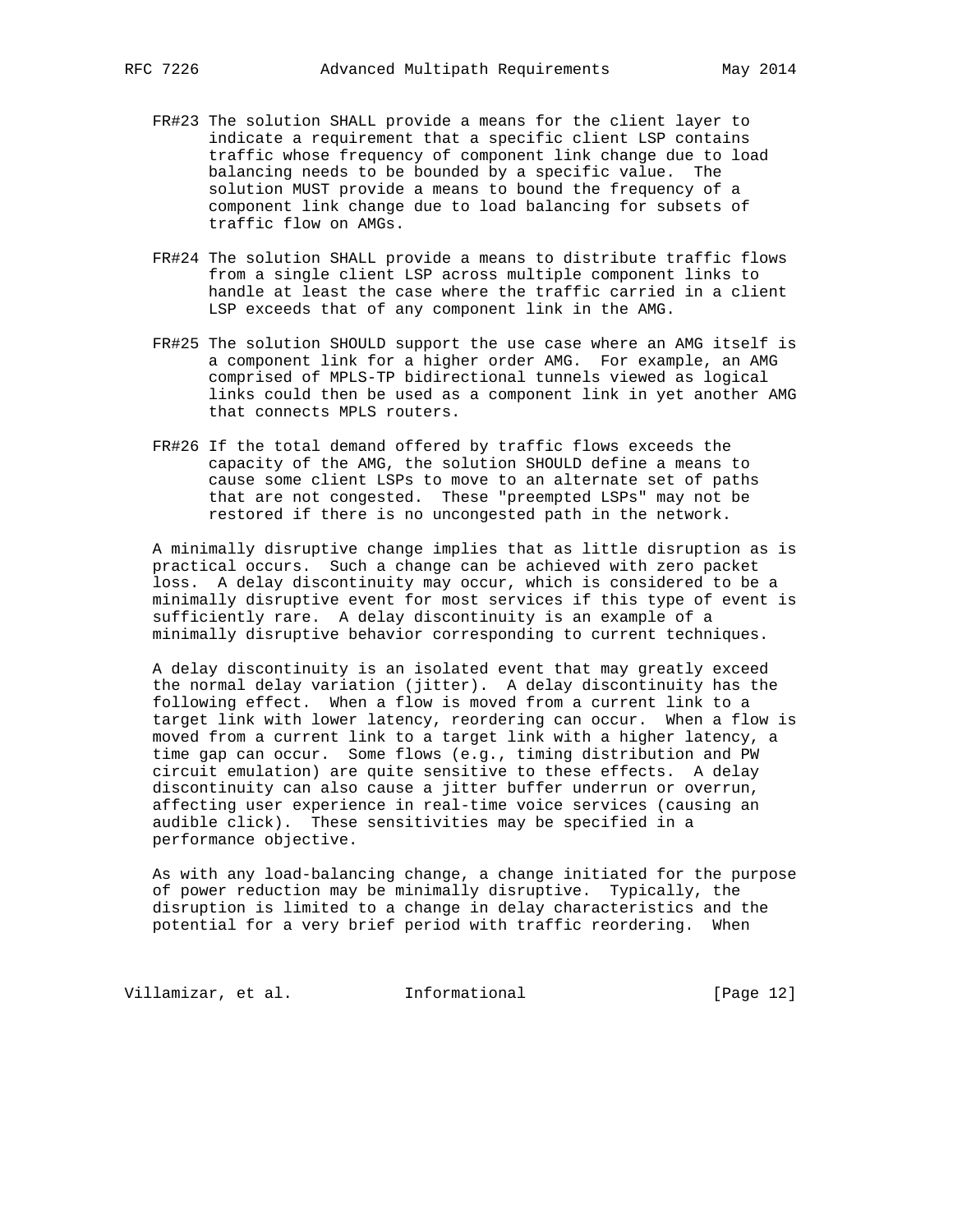configuring a network for power reduction, the network operator should weigh the benefit of power reduction against the disadvantage of a minimal disruption.

4. General Requirements for Protocol Solutions

 This section defines requirements for protocol specifications used to meet the functional requirements specified in Section 3.

- GR#1 The solution SHOULD extend existing protocols wherever possible, developing a new protocol only where doing so adds a significant set of capabilities.
- GR#2 A solution SHOULD extend LDP capabilities to meet functional requirements. This MUST be accomplished without defining LDP Traffic Engineering (TE) methods as decided in [RFC3468].
- GR#3 Coexistence of LDP- and RSVP-TE-signaled LSPs MUST be supported on an AMG. Function requirements SHOULD, where possible, be accommodated in a manner that supports LDP-signaled LSP, RSVP signaled LSP, and LSP setup using management plane mechanisms.
- GR#4 When the nodes connected via an AMG are in the same routing domain, the solution MAY define extensions to the IGP.
- GR#5 When the nodes are connected via an AMG are in different MPLS network topologies, the solution SHALL NOT rely on extensions to the IGP.
- GR#6 The solution SHOULD support AMG IGP advertisement that results in convergence time better than that of advertising the individual component links. The solution SHALL be designed so that it represents the range of capabilities of the individual component links such that functional requirements are met, and it also minimizes the frequency of advertisement updates that may cause IGP convergence to occur.

 Examples of advertisement-update-triggering events to be considered include: client LSP establishment/release, changes in component-link characteristics (e.g., latency and up/down state), and/or bandwidth utilization.

Villamizar, et al. 1nformational [Page 13]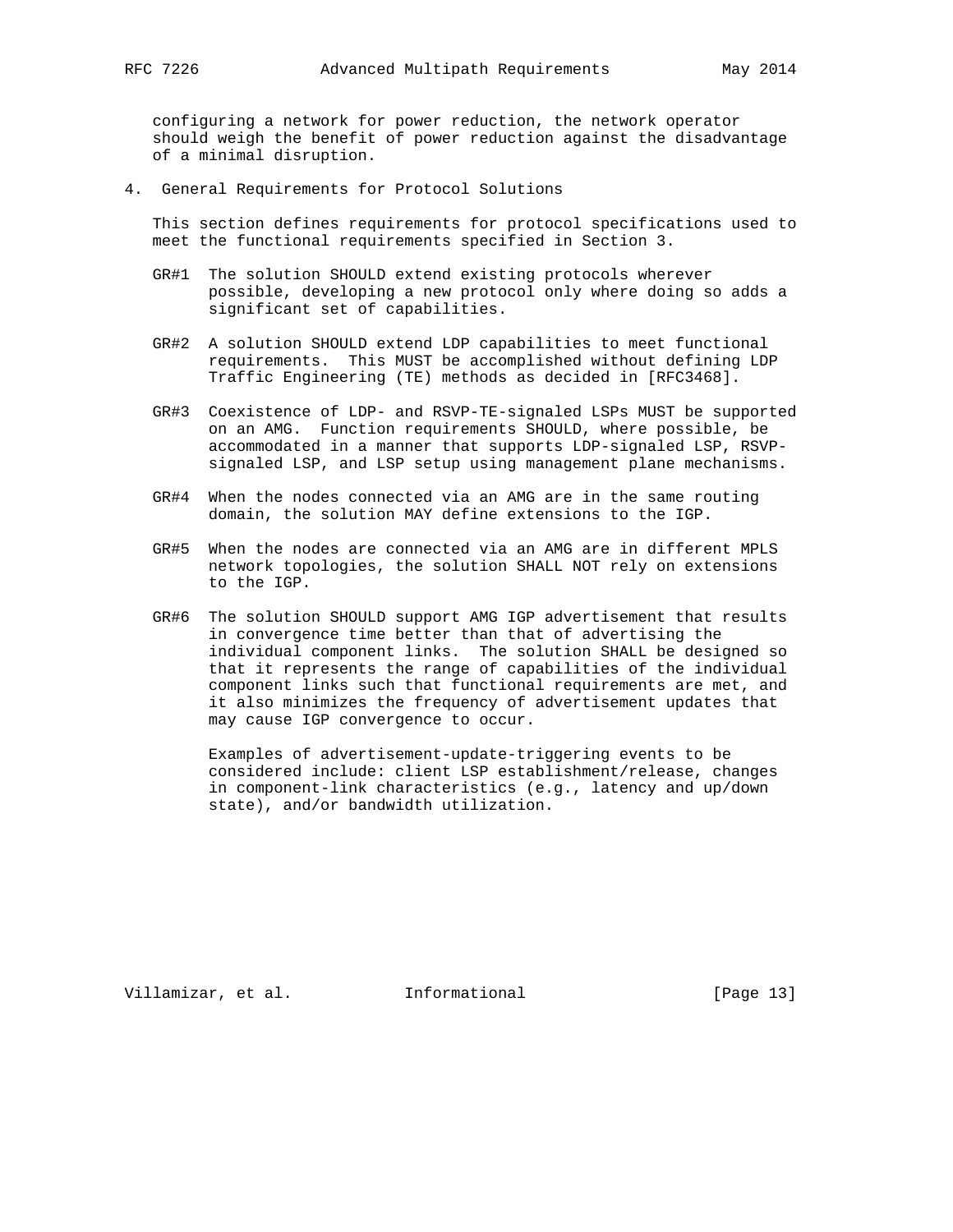- GR#7 When a worst-case failure scenario occurs, the number of RSVP-TE client LSPs to be resignaled will cause a period of unavailability as perceived by users. The resignaling time of the solution MUST support protocol mechanisms meeting existing provider performance objectives for the duration of unavailability without significantly relaxing those existing performance objectives for the same network or for networks with similar topology. For example, the processing load due to IGP readvertisement MUST NOT increase significantly, and the resignaling time of the solution MUST NOT increase significantly as compared with current methods.
- 5. Management Requirements
	- MR#1 The Management Plane MUST support polling of the status and configuration of an AMG and its individual component links and support notification of status change.
	- MR#2 The Management Plane MUST be able to activate or deactivate any component link in an AMG in order to facilitate operation maintenance tasks. The routers at each end of an AMG MUST redistribute traffic to move traffic from a deactivated link to other component links based on the traffic flow TE criteria.
	- MR#3 The Management Plane MUST be able to configure a client LSP over an AMG and be able to select a component link for the client LSP.
	- MR#4 The Management Plane MUST be able to trace which component link a client LSP is assigned to and monitor individual component link and AMG performance.
	- MR#5 The Management Plane MUST be able to verify connectivity over each individual component link within an AMG.
	- MR#6 Component link fault notification MUST be sent to the management plane.
	- MR#7 AMG fault notification MUST be sent to the management plane and MUST be distributed via a link state message in the IGP.
	- MR#8 The Management Plane SHOULD provide the means for an operator to initiate an optimization process.
	- MR#9 An operator-initiated optimization MUST be performed in a minimally disruptive manner, as described in Section 3.5.

Villamizar, et al. Informational [Page 14]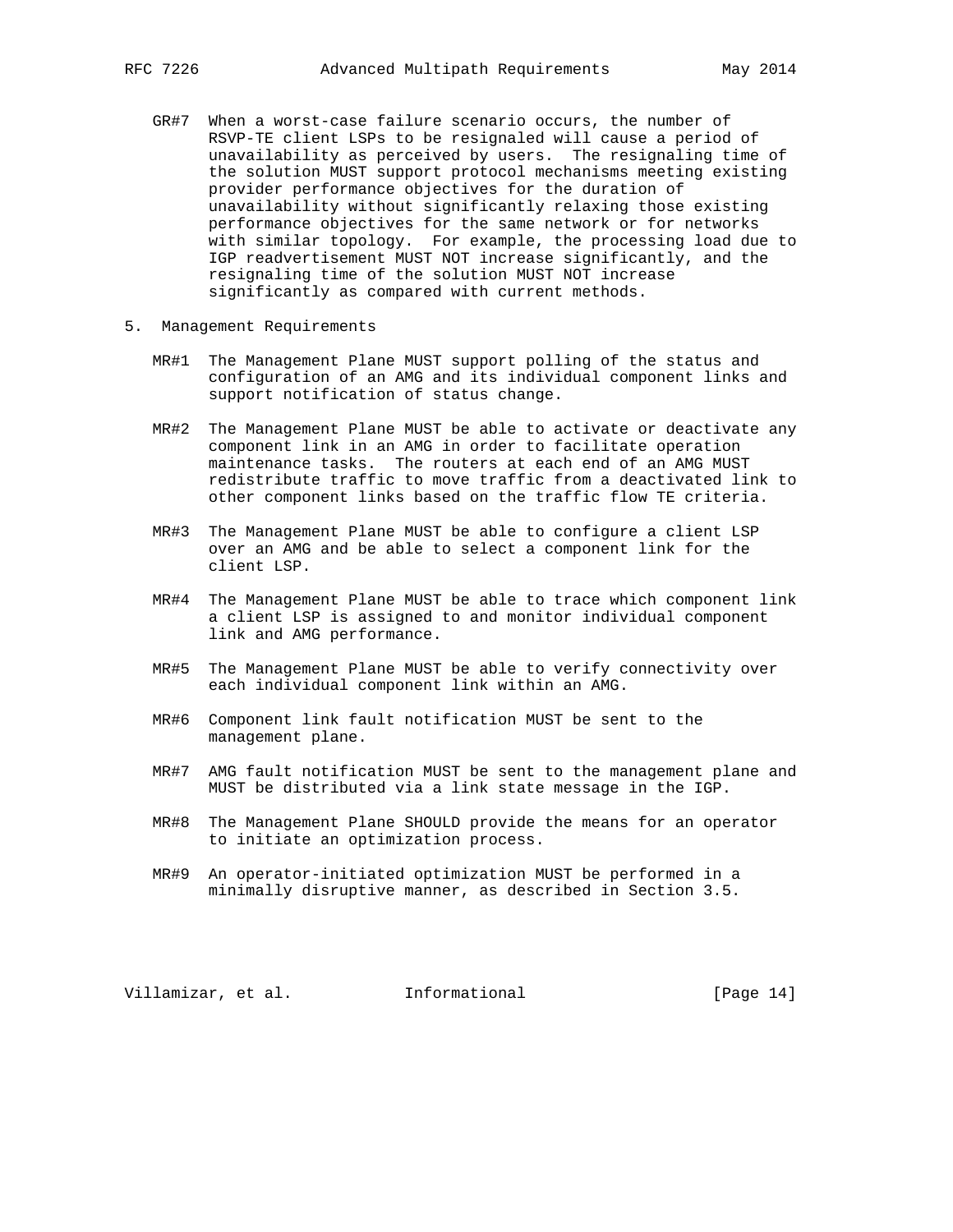## 6. Acknowledgements

 Frederic Jounay of France Telecom and Yuji Kamite of NTT Communications Corporation coauthored a version of this document.

 A rewrite of this document occurred after the IETF 77 meeting. Dimitri Papadimitriou, Lou Berger, Tony Li, the former WG Chairs John Scuder and Alex Zinin, the current WG Chair Alia Atlas, and others provided valuable guidance prior to and at the IETF 77 RTGWG meeting.

 Tony Li and John Drake have made numerous valuable comments on the RTGWG mailing list that are reflected in versions following the IETF 77 meeting.

 Iftekhar Hussain and Kireeti Kompella made comments on the RTGWG mailing list after the IETF 82 meeting that identified a new requirement. Iftekhar Hussain made numerous valuable comments on the RTGWG mailing list that resulted in improvements to the document's clarity.

 In the interest of full disclosure of affiliation and in the interest of acknowledging sponsorship, past affiliations of authors are noted here. Much of the work done by Ning So and Andrew Malis occurred while they were at Verizon. Much of the work done by Curtis Villamizar occurred while he was at Infinera.

 Tom Yu and Francis Dupont provided the SecDir and GenArt reviews, respectively. Both reviews provided useful comments. The current wording of the security section is based on suggested wording from Tom Yu. Lou Berger provided the RtgDir review, which resulted in the document being renamed and the substantial clarification of terminology and document wording, particularly in the Abstract, Introduction, and Definitions sections.

## 7. Security Considerations

 The security considerations for MPLS/GMPLS and for MPLS-TP are documented in [RFC5920] and [RFC6941]. This document does not impact the security of MPLS, GMPLS, or MPLS-TP.

 The additional information that this document requires does not provide significant additional value to an attacker beyond the information already typically available from attacking a routing or signaling protocol. If the requirements of this document are met by extending an existing routing or signaling protocol, the security considerations of the protocol being extended apply. If the requirements of this document are met by specifying a new protocol, the security considerations of that new protocol should include an

Villamizar, et al. 1nformational [Page 15]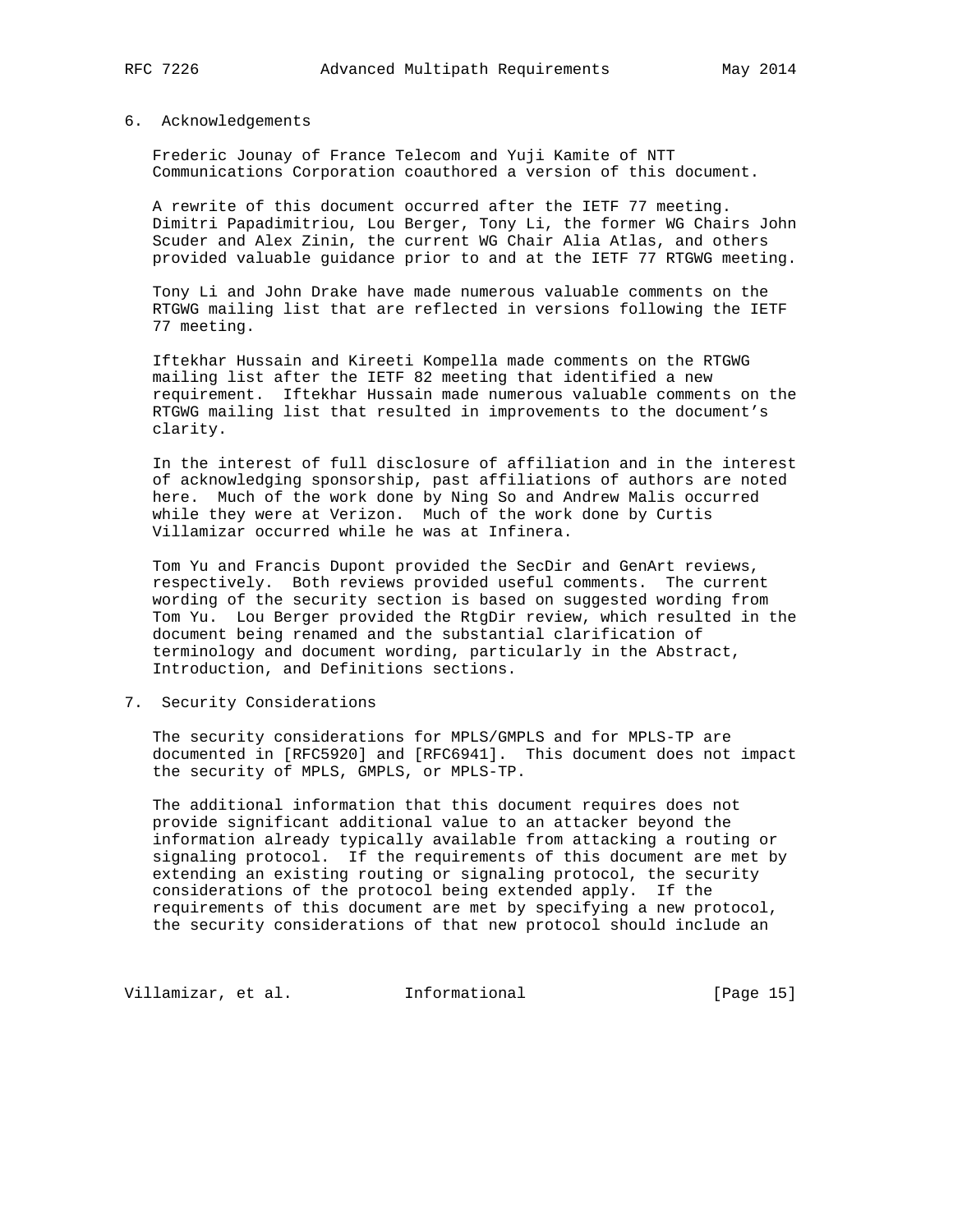evaluation of what level of protection is required by the additional information specified in this document, such as data origin authentication.

- 8. References
- 8.1. Normative References

 [RFC2119] Bradner, S., "Key words for use in RFCs to Indicate Requirement Levels", BCP 14, RFC 2119, March 1997.

8.2. Informative References

[FRAMEWORK]

 Ning, S., McDysan, D., Osborne, E., Yong, L., and C. Villamizar, "Advanced Multipath Framework in MPLS", Work in Progress, July 2013.

[IEEE-802.1AX]

 IEEE Standards Association, "IEEE Std 802.1AX-2008 IEEE Standard for Local and Metropolitan Area Networks - Link Aggregation", 2006, <http://standards.ieee.org/getieee802/ download/802.1AX-2008.pdf>.

[ITU-T.G.800]

 ITU-T, "Unified functional architecture of transport networks", ITU-T Recommendation G.800, February 2012, <http://www.itu.int/rec/T-REC-G/ recommendation.asp?parent=T-REC-G.800>.

- [RFC2475] Blake, S., Black, D., Carlson, M., Davies, E., Wang, Z., and W. Weiss, "An Architecture for Differentiated Services", RFC 2475, December 1998.
- [RFC3468] Andersson, L. and G. Swallow, "The Multiprotocol Label Switching (MPLS) Working Group decision on MPLS signaling protocols", RFC 3468, February 2003.
- [RFC4201] Kompella, K., Rekhter, Y., and L. Berger, "Link Bundling in MPLS Traffic Engineering (TE)", RFC 4201, October 2005.
- [RFC5920] Fang, L., "Security Framework for MPLS and GMPLS Networks", RFC 5920, July 2010.
- [RFC6941] Fang, L., Niven-Jenkins, B., Mansfield, S., and R. Graveman, "MPLS Transport Profile (MPLS-TP) Security Framework", RFC 6941, April 2013.

Villamizar, et al. 1nformational [Page 16]